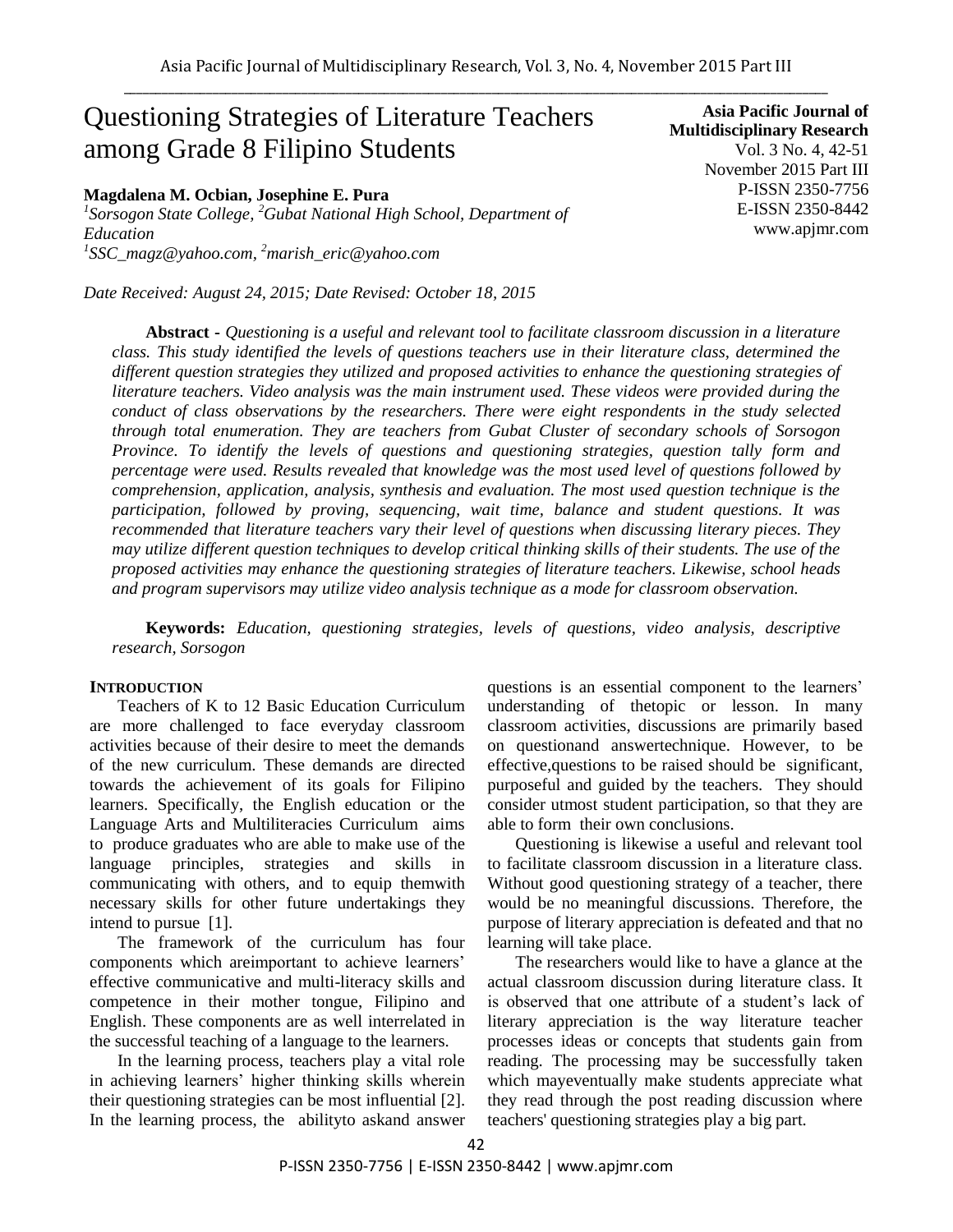It is likewise observed that perennial problems on slow learning and low reading comprehension level can also be attributed to poor teachers' questioning strategies. It is deemed necessary to look into the questioning strategies of literature teachers to ensure that students develop critical thinking skills during the learning process.

The teacher as the learning facilitator should possess a good questioning strategy. Much more with a literature teacher who leads her students to literary appreciation with her questions alone. There is a big responsibility being laid upon the shoulders of literature or language teachers as to development and enhancement of reading comprehension of students. English subject is known to be a tool subject that develops and enhances skills which are needed as well in the learning of other subject areas.

It is from this practical situation that this study would like to have a grasp on how literature teachers facilitate their classes using questions, to finally come up with activities for literature teachers to enhance their questioning strategies. With this, the higher levels of questioning are used in the series of questions teachers throw to their students.

Educators believe that effective questioning techniques as teaching method can lead to successful learning of the students especially in their literature class. It is essential that this part of the educative process be given attention, too.

Cotton [3] posits that teachers' questions are instructional cues or stimuli which help clarify the content elements to be learned and steps or procedures to be done. It is also cited that questioning is next to lecturing in terms of popularity as a teaching method used. This confirms the idea that 35 to 50 percent of the instructional time is spent for questioning sessions alone.

There are several reasons why questioning strategy is commonly used by teachers. This helps students to actively participate in classroom discussions, check their homework or seatwork completion, review past lessons, and motivate them to continue acquiring new knowledge on their own. It also aids in developing students' critical thinking skills and in evaluating accomplishment of instructional goals versus the target objectives.

These are realized through the teachers' art of questioning which elicit students' responses. During class interaction, students follow a series of steps in answering the questions. Said steps include listening to and deciphering the meaning of the question, formulating a response in one's mind, and expressing or even revising a response based on teacher"s feedback. These ideas stated by Cotton have given this study a framework on the role and importance of questioning strategies the in the teaching and learning process.

Kwit[4] says that questioning as a teaching practice is a major gauge of teaching effectiveness. To make a meaningful engagement of students in the discussion, they should be given open-ended questions which are prepared ahead and should be given time to reflect and respond appropriately. Because of this, teacher can be assured of the important content and ensure purposeful and significant questions which would realize the objectives of the lesson. Proper sequencing of questions will lead to students' understanding of the concepts paving the way for further discoveries and appreciation of the lessons at hand.

The interaction of teacher and students in the classroom is essential for a successful learning. There are many strategies and methods that can be utilized to make a classroom interactive. Kwit has stated that through his study, he realized how questions can indicate the effectiveness of a teacher. To engage students meaningfully in a classroom discussion, teacher should facilitate substantial questions. The manner a teacher utilizes questions in a classroom is also one thing that must be looked into.

Lewis[2] also asserts that the skill in asking and answering questions is of prime importance in the learning process. When appropriately utilized, these skills could be very useful in the quest for new knowledge in any given subject area. Further, Lewis enumerates the role of questions in learning. He cites that it is important because the search for information is directed, the synthesis or summary of what has been discovered is guided; and the conclusions drawn are evaluated through questions. The said concepts are also recognized by this study.

Jalongo [5] discusses that nearly 80 percent of "teacher talk" is directed on giving instructions, providing information, or correcting behaviour. Out of these tasks, 80 percent consists of questions that require the learners to simply recall details instead of posing questions that would help develop the critical thinking skills.

 From this literature, it stressed the kind of questions teacher often asked their students while into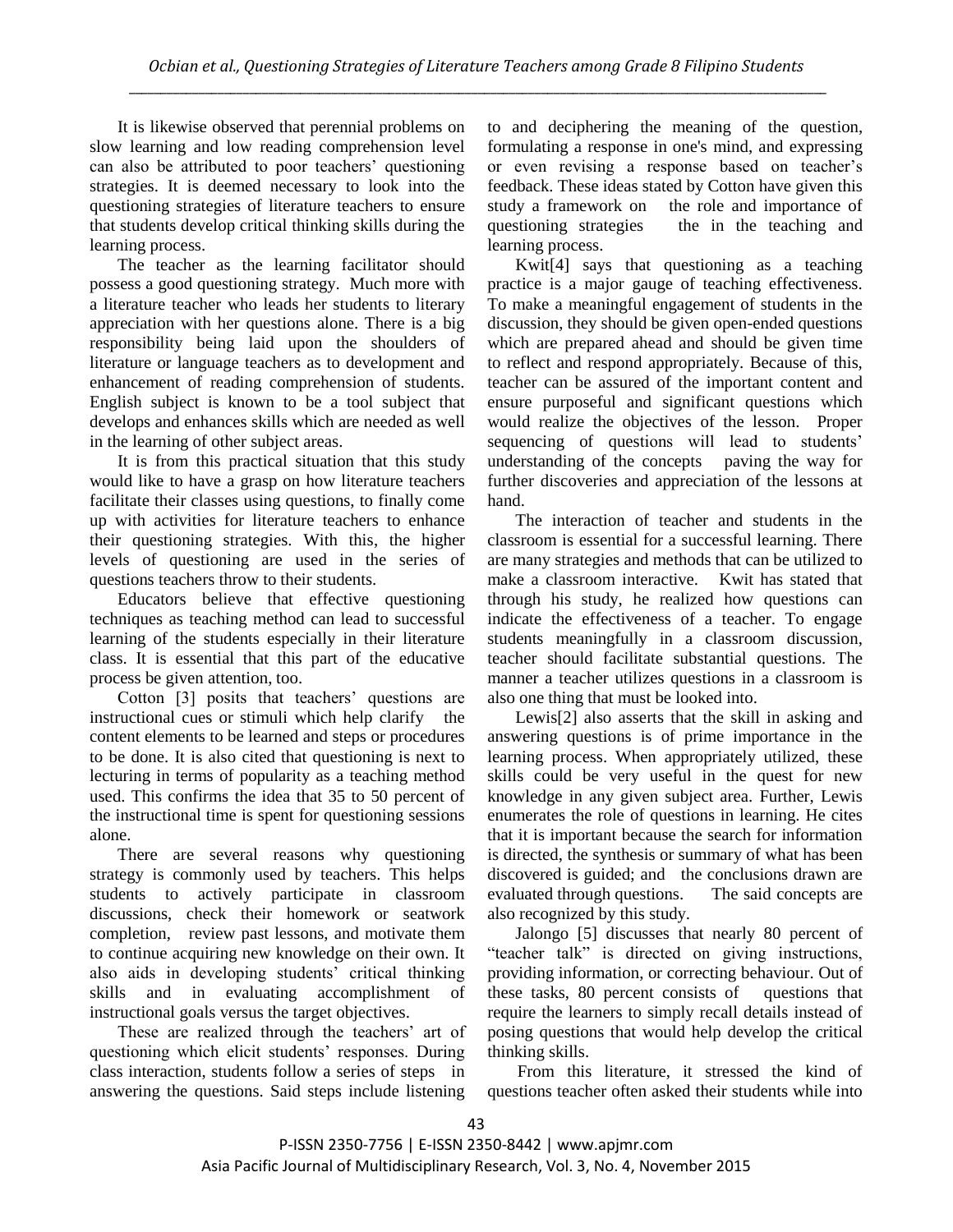class discussion. The trends of frequent low-level questions inside the classroom defeated the chances for students to think at a higher level. This coincided with the observation of this study inside the typical classroom that must be addressed.

 Bloom [6] studied thousands of frequently asked questions by teachers. These were categorized into a taxonomy which he related to a ladder – the higher the rung, the deeper the learning. It was revealed that most of the questions asked belong to factual recall and comprehension which are considered as lower level skills. Only few questions raised require higher order thinking skills.

The findings of Blooms relate with the concepts of this present study. They both dealt with the different levels of questions teachers used in the classroom. This cited research did not propose any output to enhance the performance of the students, which this study did.

Gall et al. [7] investigated the impact of questioning techniques and recitation on student learning using an experimental method. This study and the present study are similar since they both dealt with the questioning techniques used by teachers in class discussion. Their differences were: 1) on the research methodologies used – the former used experimental method while the present one is descriptive, and 2) the variables used since this present study did not include the effect of recitation to student learning which the reviewed study included.

The studies of Swift and Gooding [8] and Swift [9] all looked into 'Wait Time' as a questioning strategy, although they have different research perspectives on the said strategy. Swift and Gooding studied on the effect of wait time feedback and questioning instructions on middle school science teaching which later on realized that the strategy was important variable in teaching science. Swift investigated which of the two ways of implementing wait time was more effective. One of the ways was the use of device called 'Wait Timer'.

Wait time is one of the question strategies included in this present study which made the two former studies related to this present study. But, they had different manner of treating the said variable in science subject. At this point at they were different.

The succeeding studies used probing and student question as questioning strategies they investigated in their studies. Magthwi [10], in his experimental research found out that probing questions strategy is essential in the development of thinking skills in the courses of Islamic Education at a sample of secondgrade students from an intermediate school. Another research question strategy was made by Rosenshine, et al. [11]. They made a review of intervention studies which students are taught to generate questions as a means of improving their comprehension. It was found that teaching students the cognitive strategy of generating questions about the material they had read resulted in gains in comprehension. .

Redfield and Rousseau[12] investigated on the result of an experiment on teacher questioning behaviour. The meta-analytic technique was used to synthesize experimental research findings on the relationship between level of teacher questioning and student achievement. Twenty studies on teachers' use of "higher" and "lower" cognitive questions were reviewed. Results revealed that greater achievement can be expected when questions on higher order thinking skills are predominantly used during the instructional process

In the cited study, the researchers looked into the level of cognitive questions which was likewise done by this present study. Teacher questioning behavior was also the focus of the present study but did not use the experimental research. Rather, the new one identified the level of questions given by literature teachers with their students and the use of question techniques.

Critelli and Tritapoe [13] also used questioning technique to find out relationships between the various types of questions asked and how the students responded to them. They observed the students' responses on the questioning technique their teachers currently used. They likewise noted the types of questions (convergent, divergent, rhetorical, etc.) the teacher raised after which they determined the questioning techniques commonly used. They also identified which of these was the most effective in encouraging a greater response from students. In

this present study, class observation was the main data gathering tool in this study. Aside from the factors on questioning techniques and students' responses, the manner on how the data were gathered made the cited study very similar to this present one. However, the research methods used by the two studies as well as the types of students' responses to the questioning technique were not considered in this present study.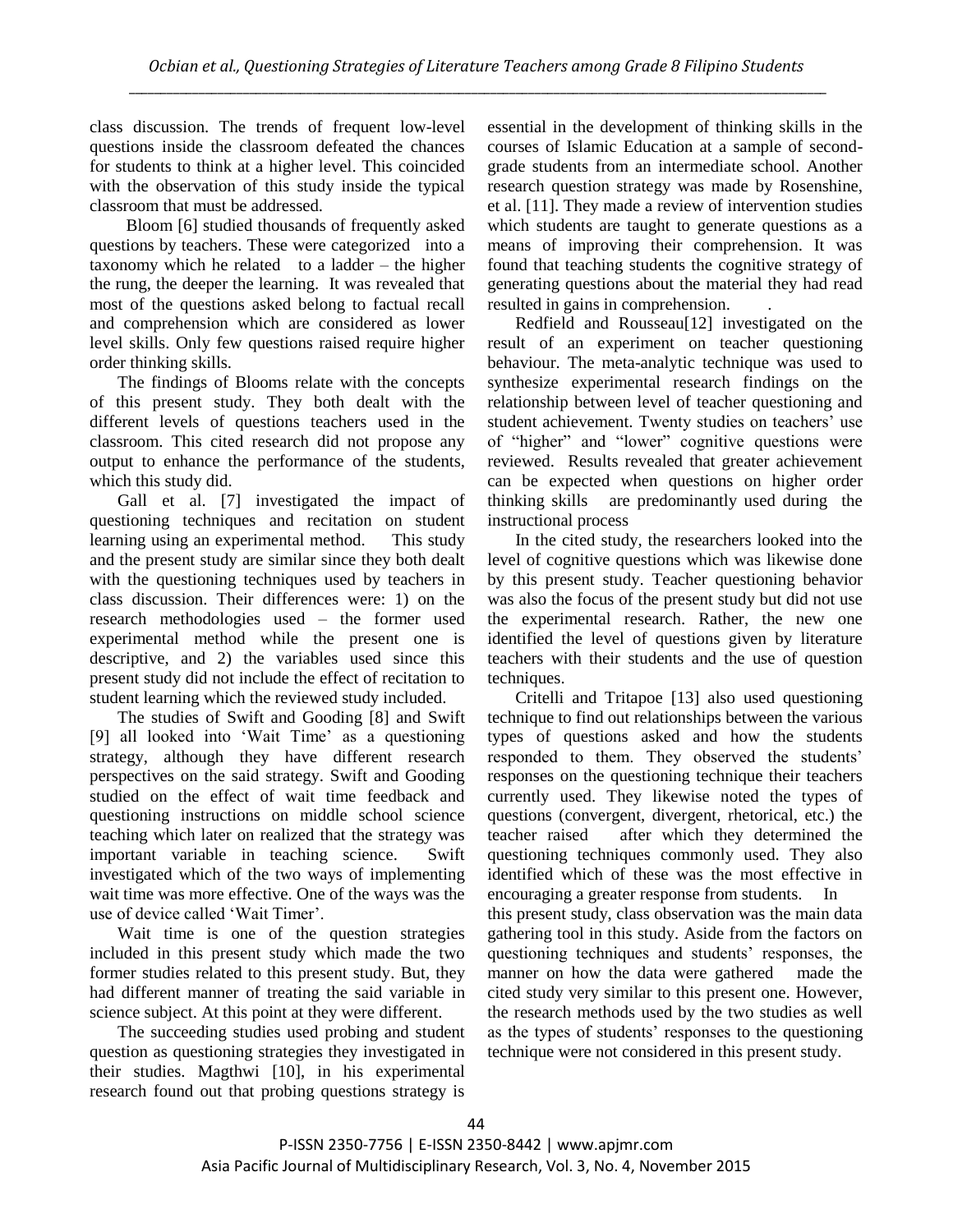## **OBJECTIVES OF THE STUDY**

This study identified the Grade 8 English teachers" questioning strategies during their literature class in Gubat District, Sorsogon Province Division for SY 2014-2015. It also determined the levels of questions teachers use in their literature class, the different questioning strategies they utilized and their frequency of use in their literature class. The findings served as inputs in the proposed activities to enhance the questioning strategies of literature teachers.

#### **METHODS**

This is a descriptive research using video as the main instrument for data gathering. The respondents of this study were eight (8) Grade 8 English teachers from Gubat Cluster which was taken through total enumeration since they were the onlyEnglish Grade 8 teachers in the said cluster. Three of them were from Gubat National High School, one each from Bagacay National High School, Bentuco National High School, Bulacao National High School, Jupi National High School and Rizal National High School. *The Wonder Tree* was the literary piece used during the series of class observations. They were informed that they video to be taken shall be used for this research.

To identify the levels of questions teachers use in their class, question analysis form was used. To determine the question strategies utilized, the researcher included eight namely: participation, probing, phrasing, adaptation, wait time, sequencing, balance and student question and their frequency of use was determined.

To gather the needed data, the researchers conducted class observations with the teacherrespondents while video recording was being taken.A letter asking permission from school officials and teacher-respondents stating that the study shall be done and video shall be taken to provide the researcher with the exact questions asked by the teacher to appropriately identify their level of questioning and question strategies.

#### **RESULTS AND DISCUSSION**

The levels of questions used by Grade 8 English Teachers in their literature class are viewed in Table 1.

Based on the analysis and interpretation of the data, 54.00 percentof teachers' questions fell under knowledge, 33.34percent on comprehension, 11.11percent on application, 8.59percent on analysis, 2.67 percent on synthesis and no questions were given under evaluation level of question.

It further revealed that Knowledge was the most used level of questions. Teacher 3 had 75percent of her questions in this level, the highest among the eight teachers, while Teacher 1 had 38.46percent, the lowest. In Comprehension, Teacher 1 had the highest percentage of her question, that is 53.85 percent and Teacher 7 had the least with 22.22 percent. In Application, only Teacher 7 had 11.11percent of her question on this level while the rest had none. In Analysis, Teacher 8 had the highest, with 16.67 percent of her questions and Teacher 3 and Teacher 5 had no questions under this level. The Synthesis had 10.00percent of Teacher 6"s questions while Teachers 1, 2, 3, 5 and8 had no questions under this level. Lastly, no teacher had questions under the evaluation level.

Knowledge question level is the most used level by literature teachers. They thought that using simple question level such as knowledge questions will keep their students" attention and participation in the class. Similarly with comprehension questions, these two are the quickest and simplest questions teachers can use to check if their students remember details stated directly from the text.

| <b>Levels of Question</b> | <b>PERCENTAGE</b> |          |          |          |          |       |          |          | <b>Mean</b>   |
|---------------------------|-------------------|----------|----------|----------|----------|-------|----------|----------|---------------|
|                           | $T-1$             | $T-2$    | $T-3$    | $T-4$    | T-5      | T-6   | $T-7$    | T-8      | $\%$          |
| Knowledge                 | 38.46             | 57.14    | 75.00    | 46.15    | 64.71    | 45.00 | 55.56    | 50.00    | 54.00         |
| Comprehension             | 53.85             | 28.57    | 25.00    | 38.46    | 35.29    | 30.00 | 22.22    | 33.33    | 33.34         |
| Application               | $\theta$          | $\theta$ | $\Omega$ | $\theta$ | 0        | 0     | 11.11    | $\Omega$ | 11.11         |
| Analysis                  | 7.69              | 14.29    | 0        | 7.69     | $\theta$ | 15.00 | 7.41     | 16.67    | 8.59          |
| Synthesis                 |                   | $\theta$ | 0        | 7.69     | 0        | 10.00 | 3.70     | 0        | 2.67          |
| Evaluation                |                   | 0        |          | $\Omega$ | $\theta$ | 0     | $\theta$ | $\Omega$ |               |
| No. of Questions Asked    | 13                |          | 12       | 13       | 17       | 20    | 27       | 6        | Ave.<br>13.71 |

Table 1. Level of Questions by Grade 8 English Teachers in Literature Class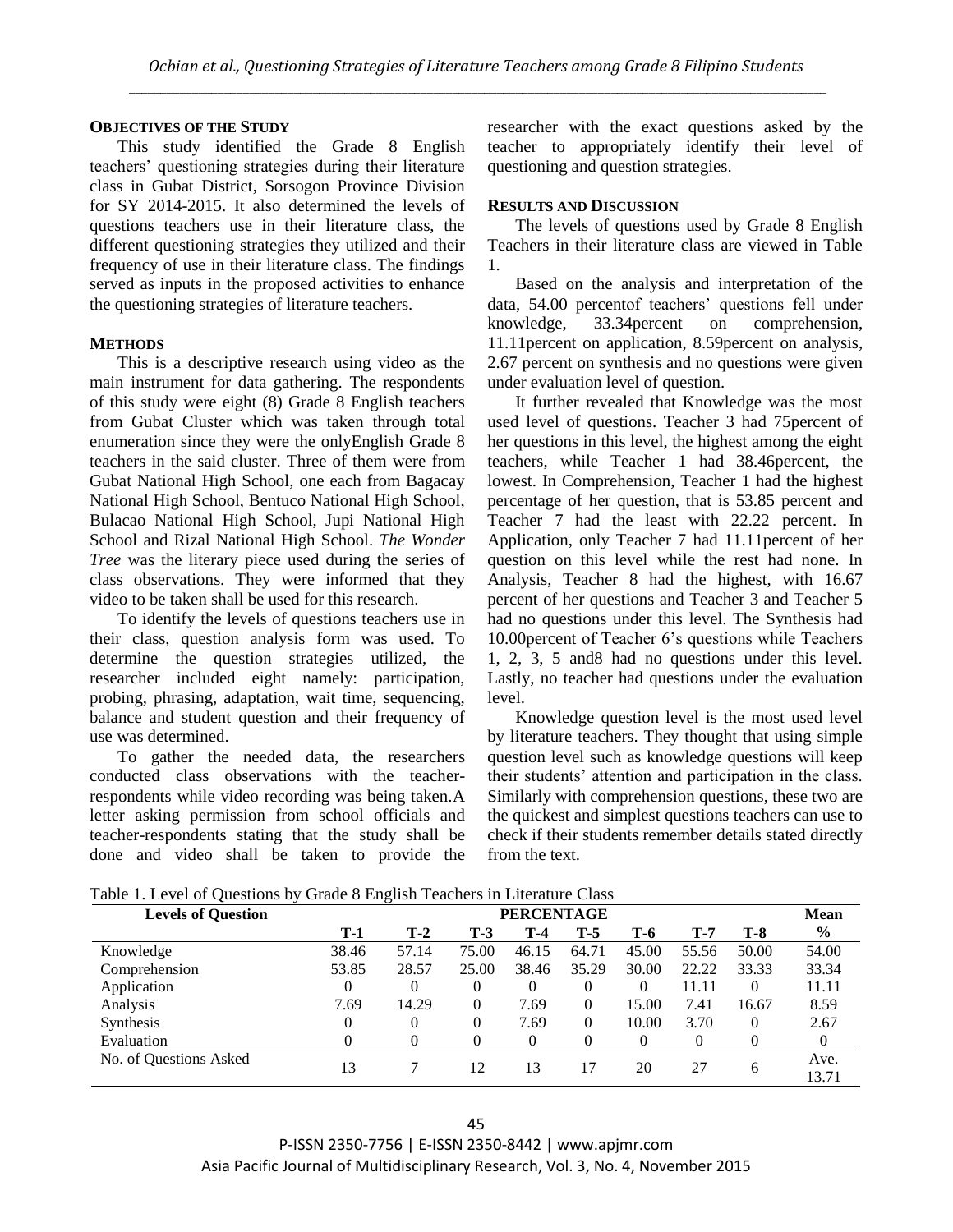As the question level and difficulty progress, students" participation slows down. Teachers feel that when students become quiet from the questions they have given, they do not like to participate because they do not have answers. Students found difficult questions to answer because these questions require them to think and connect ideas deeply. This scenario is true to levels of questions such as application, analysis, synthesis and evaluation. From the data, it can be seen that these difficult level of questions are rarely or never used by the teachers.

This data further implies that the different levels of questions that must be utilized in a class discussion are not altogether used by the teacher in a literature class. The teacher limits her questions to what she thinks her students can easily answer without attempting to deepen the level of question she gives. Difficult questions mean higher level of questions which, when given to students will make them frustrated and will cause them to detach from the class activity; a thing that may as well frustrate the teacher.

In some instances, teachers are not skilful about throwing the right questions to the class. A teacher can scaffold questions together towards utilizing all the levels of questions. It must be in an increasing manner of thought complexity. In this manner, students would hardly realize that the question given is not difficult for them to answer because they are made to understand previous information that they need to answer difficult questions. From this point, both, the teacher and the students will be successful.

Teachers are facilitators of learning. This role is successfully realized when she knows how to utilize questions as a teaching tool in her class. Eventually, students will attain the critical thinking skills they need for life-long learning skills.

School officials – the master teachers, school heads and supervisors should maximize their effort to make beginning teachers skilful in the use of levels of questions. A continuing professional growth and development through attendance in seminars, trainings and graduate studies can help them greatly to be skilful in the use of questions as a teaching tool.

This shows that a very minimal percentage (5%) of teachers use questions that develop critical thinking skills of students. Despite the fact that there are plenty of question types to develop the cognitive aspects of students;and although teachers are aware that these types of questions areessential to student development, yet results of this research indicate the

opposite -that teachers consistently revert to asking lower level convergent questions far more often than any other type of question [14].

Atutubo[15] mentioned in her study, too, that teachers significantly overused knowledge question. However, the use of knowledge level is not a disadvantage at all. Arends[16] supported the idea that there is a positive effect in asking low-level cognitive questions. This type of questions reveals whether a student grasped a concept or not. On the other hand, Ellis [17] said that low level cognitive questions are utilized by some teachers with the belief that these would hold students" attention, maintain discipline and initiate active student interaction.

Table 2. Question Techniques Utilized by Teachers in Their Literature Class

| <br>Then Lawrence Crubb  |           |          |                   |          |          |                |    |    |    |
|--------------------------|-----------|----------|-------------------|----------|----------|----------------|----|----|----|
| Questioning              | Frequency |          |                   |          |          |                |    |    |    |
| Strategy                 | T1        | T2       | T3                | T4       | T5       | T6             | T7 | T8 | To |
| Participation            | 0         | 4        | ↑                 | 0        | 4        | 5              | ◠  |    | 17 |
| Probing                  | 3         | 3        |                   | 3        | 0        | $\overline{c}$ | 3  |    | 16 |
| Phrasing                 | 2         | $\Omega$ |                   | Ω        | 4        | 3              |    |    |    |
| Adaptation               | 6         |          | $\mathbf{\Omega}$ |          | $\theta$ | 0              |    |    |    |
| Wait Time                |           |          |                   | ↑        | $\Omega$ |                |    |    |    |
| Sequencing               |           | $\Omega$ | 0                 |          | 5        | 0              | C  |    |    |
| <b>Balance</b>           | 0         | $\Omega$ | 0                 | $\Omega$ | $\Omega$ | 0              |    |    |    |
| <b>Student Questions</b> | 0         |          |                   |          |          | 0              |    |    |    |
| Total                    |           |          | 8                 | 6        | 13       |                | 14 |    | 73 |

The following question techniques used was proposed by McComas, et. al. [18] which he quoted from Teach Talk, a newsletter for educators. These question techniques are listed in Table 2 with the frequency of use of the teacher-respondents.

The most used question technique was the participation with total frequency of 17. This is followed by probing with 16, phrasing with 11, adaptation with nine, sequencing and wait time with eight, balance with four and student questions with no observation at all.

Participation is the most used question technique by English teachers in their literature class. Teacher"s effort for this question technique can be recognized in this cited discussion from one of the observations made:

|                       | <b>Teacher:</b> Knowing that there was a        |
|-----------------------|-------------------------------------------------|
|                       | coming visitor, how did she                     |
|                       | feel? How did Zuleika feel?                     |
| <b>Student: Happy</b> |                                                 |
|                       | <b>Teacher:</b> Yes, she was happy and excited. |
|                       | Okay. What is so exciting about                 |
|                       | the visitor? What makes her feel                |
|                       | happy and excited?                              |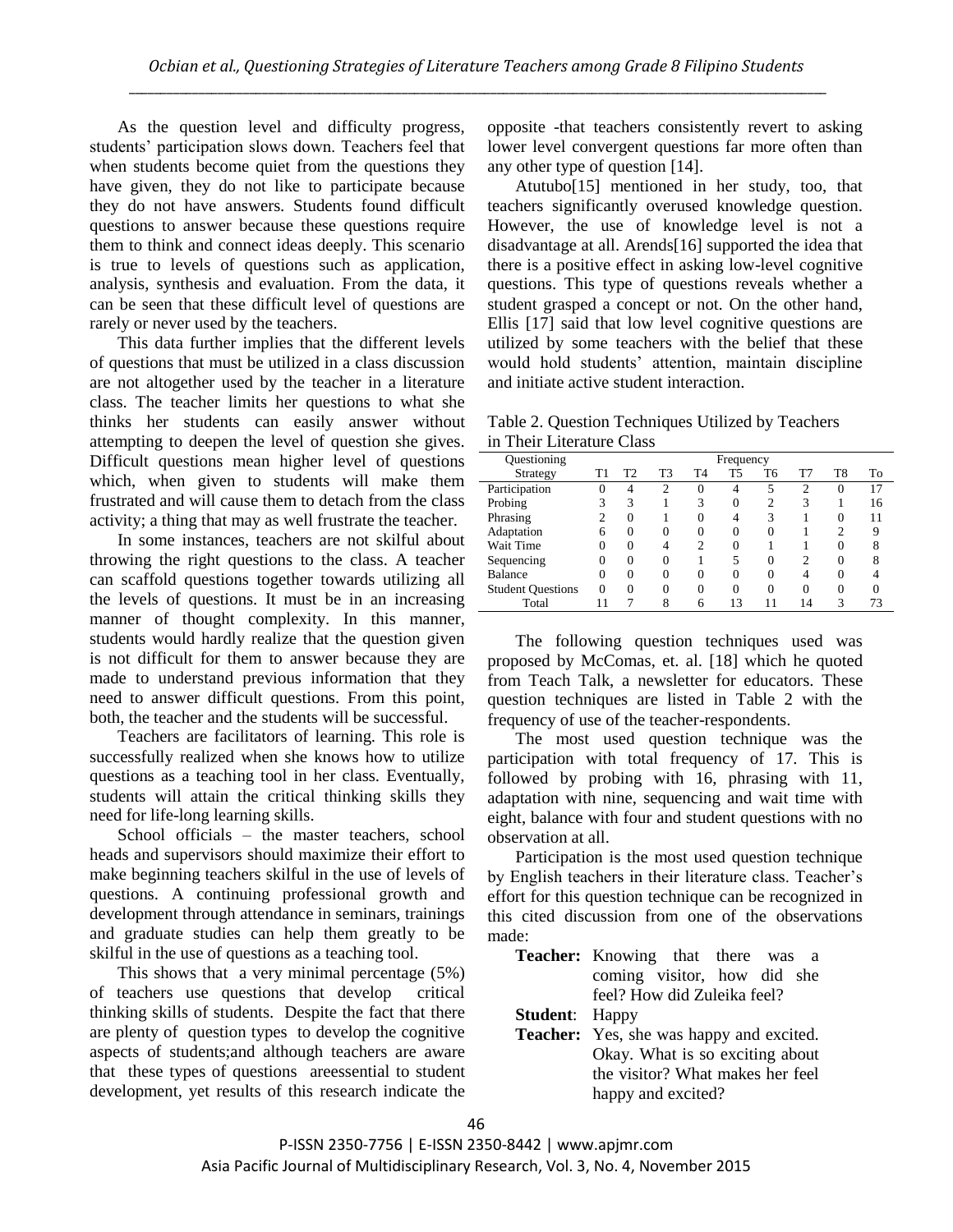**All:** (murmurs) happy

**Student:** A…

- **Teacher:** If you want to answer raise your hand. Okay, Jonel.
- **Student:** Because that is the first person to visit their place.
- **Teacher**: Is it the first person?! Although they are seldom visited by strangers or people from other places, it doesn"t mean that it is the first time or first man to visit their tribe. *Hindi namansinabingyunangunangnag bisitasakanilanglugar*.
- **Teacher:** What was so exciting about the coming of the visitor? Upon knowing that there is a coming visitor, what made her feel so excited? Jenny Ann?
- **Jenny Ann:** She loves visitors who tell stories.
- **Teacher:** What is that? Okay. Because she loves visitors who tell her stories and she was probably expecting that the coming man was going to tell her another story.
- **Teacher:** What are these stories that she was so excited about? *Anongmga stories ito*? Ok. Give me one. Give me.
- **Student:** Fairy tales
- **Teacher:** Fairy tales! O, Donna.
- **Donna:** Great stories.
- **Teacher:** What are these stories about?
- **Student:** Lovely green gardens.
- **Teacher**: Okay.
- **Student:** Sparkling rivers.
- **Teacher:** Chris Nico.
- **Chris Nico:** Cool blue seas
- **Teacher:** Those are the stories that made her so excited. And again, what is so exciting about these stories? About green gardens, cool blue seas, sparkling rivers. What make these exciting? Why does it make Zuleika happy and excited? O, Joven.
- **Joven:** Because those stories are fairy tales.

| <b>Teacher:</b> Probably those stories where just |
|---------------------------------------------------|
| fairy tales. What fairy tales?                    |
|                                                   |

**Student:** "She doesn't arrive there."

**Teacher:** Yes, she has never been to those places. She has never seen those places- sparkling rivers, cool blue seas that's why those are fairy tales for Zuleika. She is the little girl of the desert. All her life, she lived in the desert.

It can be noted that the teacher repeated the idea of the question several times in different manners and types of questions. The underlined lines from the dialogue clearly state this instance. The teacher even had to code switch from English to Filipino to be understood, solicit her students' participation and responses through stimulating their minds and imagination and finally make them speak during the discussion. Recognition every after correct answer given is also evident. The teacher would often use "okay" and "yes" to affirm every correct answer her students make. On the other hand, it is evident as well how students tried hard to be affirmed by their teachers in the answers that they are giving. From this point, a teacher can generate active class participation.

As a question technique, participation is often used to a class who could not give the correct, exact answer to a certain question at once. The teacher exhausts every question, from complex to simple, dividing the ideas of the question to simplify them, relating students' answer one after another to finally come up with the most exact one. Students take it a victory if they can be give the correct answer, while they calm down when they have given all their ideas and the teacher is not satisfied yet.

Probing is the next most used question technique. In here, the teacher examines initial responses and allows students to explain and support their views. The following cited part of observation illustrates this question technique:

**Teacher:** Why was Zuleika's gift the best of all?

What was the line of the visitor? Of the sheik?The line.

- **Student:** That is the most precious gift of all for it springs from the desire of the heart.
- **Teacher:** Why? Why is it? Why is the gift of Zuleika the best of all?

P-ISSN 2350-7756 | E-ISSN 2350-8442 | www.apjmr.com Asia Pacific Journal of Multidisciplinary Research, Vol. 3, No. 4, November 2015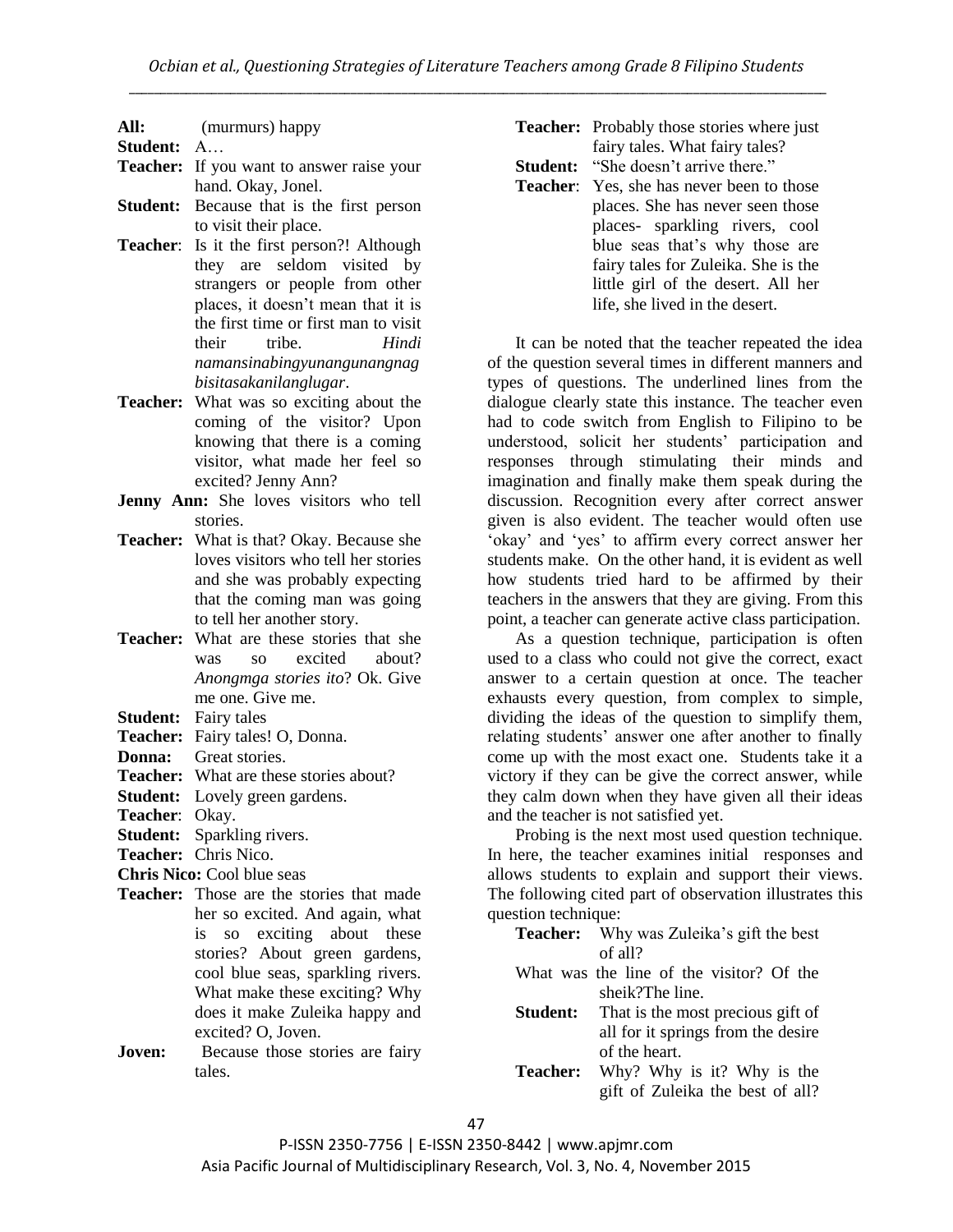(pause) How about this beautiful girl? Charlene. The best gift according to the visitor, what are the other gifts? What are the gifts of those people of the tribe given to sheik Nedi?

- **Students:** (Chorus) jewels, gold, silk, silver, beautiful sword.
- **Teacher:** *Ayan*, but according to their visitors,
- Zuleika"s gift, the gift of Zuleika is the best of all, why?
- **Maricar:** Ben Nedi said that Zuleika"s gift was
- the most precious gift of all because it comes from the desire of her heart not because it is a must or it follows the tradition.
- **Teacher:** *Ayan*. That gift from Zuleika comes straight from her heart. Is it true?

**Students**: Yes.

In this instance, the teacher did not spoon feed her students of the answer. Instead, she encouraged the students to complete, clarify, expand and support to arrive at the exact answer. The teacher has to have the skills of extracting the idea in her students' minds and make them speak. It is rewarding for students when teacher has become successful on this strategy.

Another discussion using probing is cited below:

|                 | <i>Reporter discussion using probing is cried belief</i> |  |  |  |  |  |  |
|-----------------|----------------------------------------------------------|--|--|--|--|--|--|
| Teacher:        | Now, let's come to events.                               |  |  |  |  |  |  |
|                 | What is the first important                              |  |  |  |  |  |  |
|                 | event that happened in the                               |  |  |  |  |  |  |
|                 | story?                                                   |  |  |  |  |  |  |
| Student:        | The<br>first is<br>when                                  |  |  |  |  |  |  |
|                 | Zuleikaahhhmmmm                                          |  |  |  |  |  |  |
| <b>Teacher:</b> | My question what is the first                            |  |  |  |  |  |  |
|                 | important event. In the story                            |  |  |  |  |  |  |
|                 | that you have read. Or how did                           |  |  |  |  |  |  |
|                 | the story begin? The first                               |  |  |  |  |  |  |
|                 | event. The first most important                          |  |  |  |  |  |  |
|                 | event. When we say event,                                |  |  |  |  |  |  |
|                 | pangyayari.                                              |  |  |  |  |  |  |
|                 | <b>Student:</b> Ma'am                                    |  |  |  |  |  |  |
|                 | <b>Teacher:</b> You are not reading.                     |  |  |  |  |  |  |
| Student:        | Ma'am, siDendy daw.                                      |  |  |  |  |  |  |

**Teacher:** Yes, Dendy. What is the first most

important event?

**Dendy:** (Dendy reads answer from the copy)

**Teacher:** Dendy that part is a description, a description of the setting. I am asking for the event. *Pangyayari.* Not the description of the setting or of the place or of the time.

**Student:** Ma'am, based from our observation?

**Teacher**: Based from this. Based on the story that you"ve read. What is the first most important event?

- **Student:** The first event is the arrival of the stranger.
- **Teacher:** The arrival of the stranger?! Before that? That is an event? But before that what happened before that? Chris Nico?

**Chris Nico:** When Zuleika saw someone coming.

**Teacher:** Ok. That is the first important event that happened. When Zuleika saw someone coming from the South. That someone visits their place.

The teacher asked a simple question. Yet, a teacher should have several follow up questions and do more encouragement for students to give a correct response.

One of the least used question techniques is balance which was used four times throughout the series of class observations. It is a question technique where the teacher observes a balance in the use of both convergent and divergent questions. To have maximum attainment of the lesson objectives, the teacher also uses questions at an appropriate level or levels.

From this cited instance, the balance question technique is used:

**Teacher:** Going back to Zuleika, our main character, the main character of the story. Let us try to emphatize with her. When we say emphatize, we try to put ourselves in the situation of the

48

P-ISSN 2350-7756 | E-ISSN 2350-8442 | www.apjmr.com Asia Pacific Journal of Multidisciplinary Research, Vol. 3, No. 4, November 2015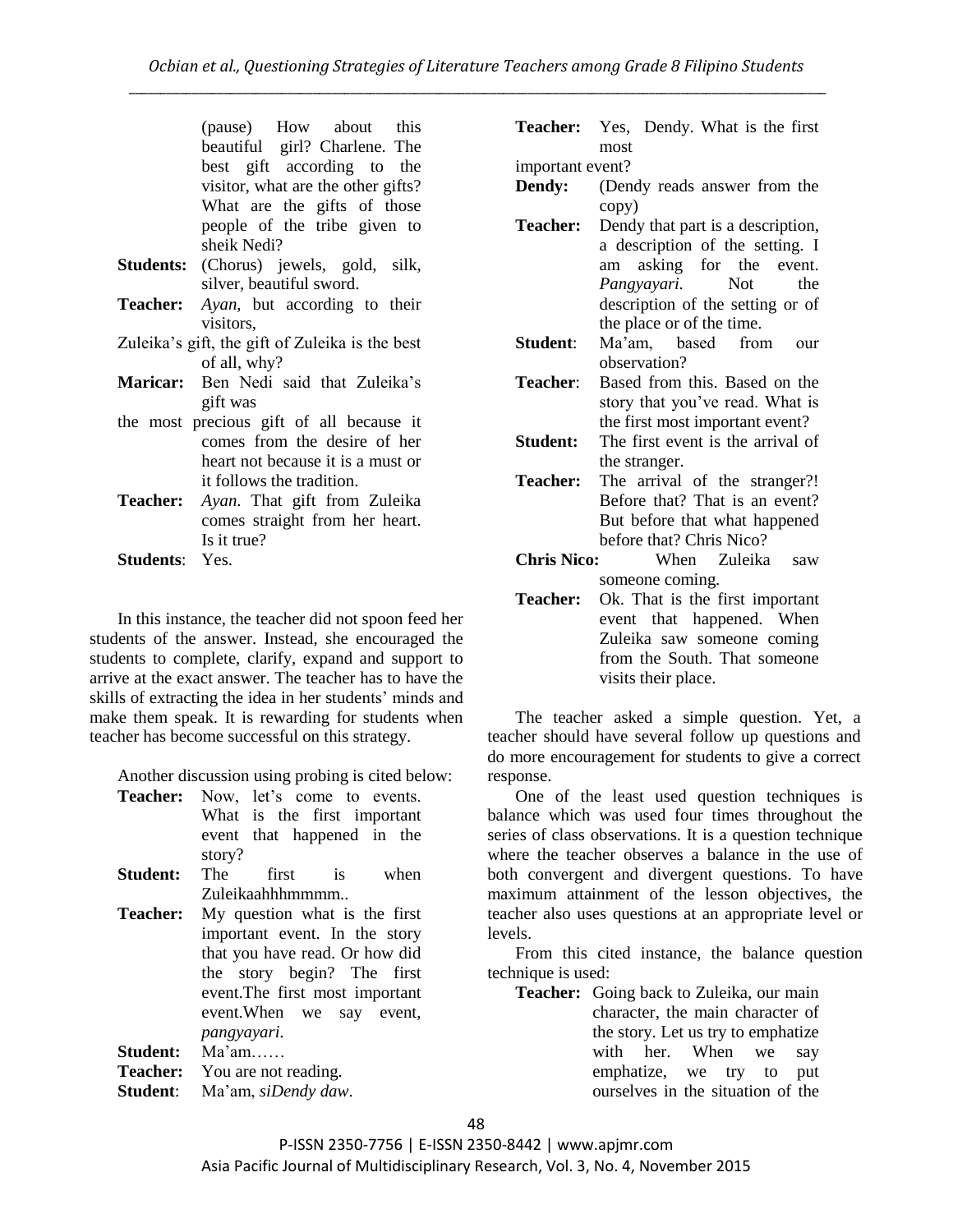character, of Zuleika this time. So, her situation is that, she is the little girl of the desert. If you were Zuleika, will you feel the same everytime there is a coming visitor?

**Students:** Yes:

- **Teacher:** Why will you feel the same? Happy and excited?
- **Student:** Because…If I were Zuleika I will be sad because I can't give a gift even I can give…
- **Teacher:** My question was that, *di ba*everytime there is a coming visitor, people were happy and excited. Will you also feel the same? You said yes. And then, why?
- **Teacher:** Ok, Tirso.
- **Tirso:** Because *may makikilalaako*.
- **Teacher**: Ok you will meet someone who is unfamiliar. Actually it was not the person that made Zuleika very sad, it was the stories. *Sabinganatin*, because those things are not. She has not seen those things kaya nga was very happy and excited. Now will you just stay there? If you were Zuleika would you just stay there? In the desert?

**Student**: No, no.

**Student:** Yes, Ma'am.

- **Teacher:** Will you just stay there? With the things in the story? You don"t want to stay there forever, then what would you do? **Student**: I will travel.
- **Teacher:** What would you do? How can you do that? How would you travel? You are just a little girl.
- **Student:** Mag-aaralmuna kami.
- **Teacher**: The first thing that you would do is\_\_\_\_\_\_\_\_\_\_\_\_\_\_.

**Student:** Ask a favor for \_\_\_\_\_.

- **Teacher**: Ask a favor?! Ask a favor from whom? From whom?
- **Student:** From my parents.

| <b>Teacher:</b>      | If you were the visitor, will you                 |
|----------------------|---------------------------------------------------|
|                      | also consider the tree as the best                |
|                      | gift?If yes, then why?                            |
|                      | <b>Student:</b> Yes, because of the fruit.        |
| <b>Teacher:</b>      | Is it just because of the fruit?                  |
|                      | <b>Students:</b> No, ma'am.                       |
| <b>Student:</b>      | Because of the other benefits                     |
|                      | that it can give.                                 |
| <b>Teacher:</b>      | If you were the visitor, if you                   |
|                      | were sheik Ben Nedi will you                      |
|                      | also consider the tree as the best                |
|                      | gift? Will you consider the date                  |
|                      | palm tree as the best? Then,                      |
|                      | why? Because, because it comes                    |
|                      |                                                   |
|                      | <b>Student:</b> Because it comes from the heart.  |
|                      | <b>Teacher:</b> Is the date palm tree really a    |
|                      | wonder tree? Jonel?                               |
| <b>Student:</b>      | Yes.                                              |
| <b>Teacher:</b> Why? |                                                   |
|                      | <b>Student:</b> Because you can eat the fruits.   |
|                      | <b>Teacher:</b> And it can give us cloth, shelter |
|                      | and other things.                                 |
|                      |                                                   |

The teacher instructed the students to empathize with the character. Empathizing will lead the students to understanding what the characters feel and eventually have a vicarious experience. This is a very important aspect of teaching literary pieces. From the vicarious experience, they will have the affective element of the story --- the ultimate goal of teaching literature. With balance questioning technique, when successfully carried out by the teacher that the aim for vicarious experience can be achieved.

Student question is a question technique that has not been observed by the researchers from the series of class observations made. These are questions whichallow them to formulate andraise their own. Teachers did not encourage this technique with their students as observed. When a student raises question, teachers can assess the line of thinking that they have. But, by the culture dominating the classroom, students never ask questions. They are hesitant and permissive to the culture inside the classroom. They are hesitant that they might ask the wrong questions and might be laughed at by their classmates.

It is essential that teachers develop this question technique with the students. Elder and Paul [19]posited the idea that the search for new knowledge and understanding is brought about by the

P-ISSN 2350-7756 | E-ISSN 2350-8442 | www.apjmr.com Asia Pacific Journal of Multidisciplinary Research, Vol. 3, No. 4, November 2015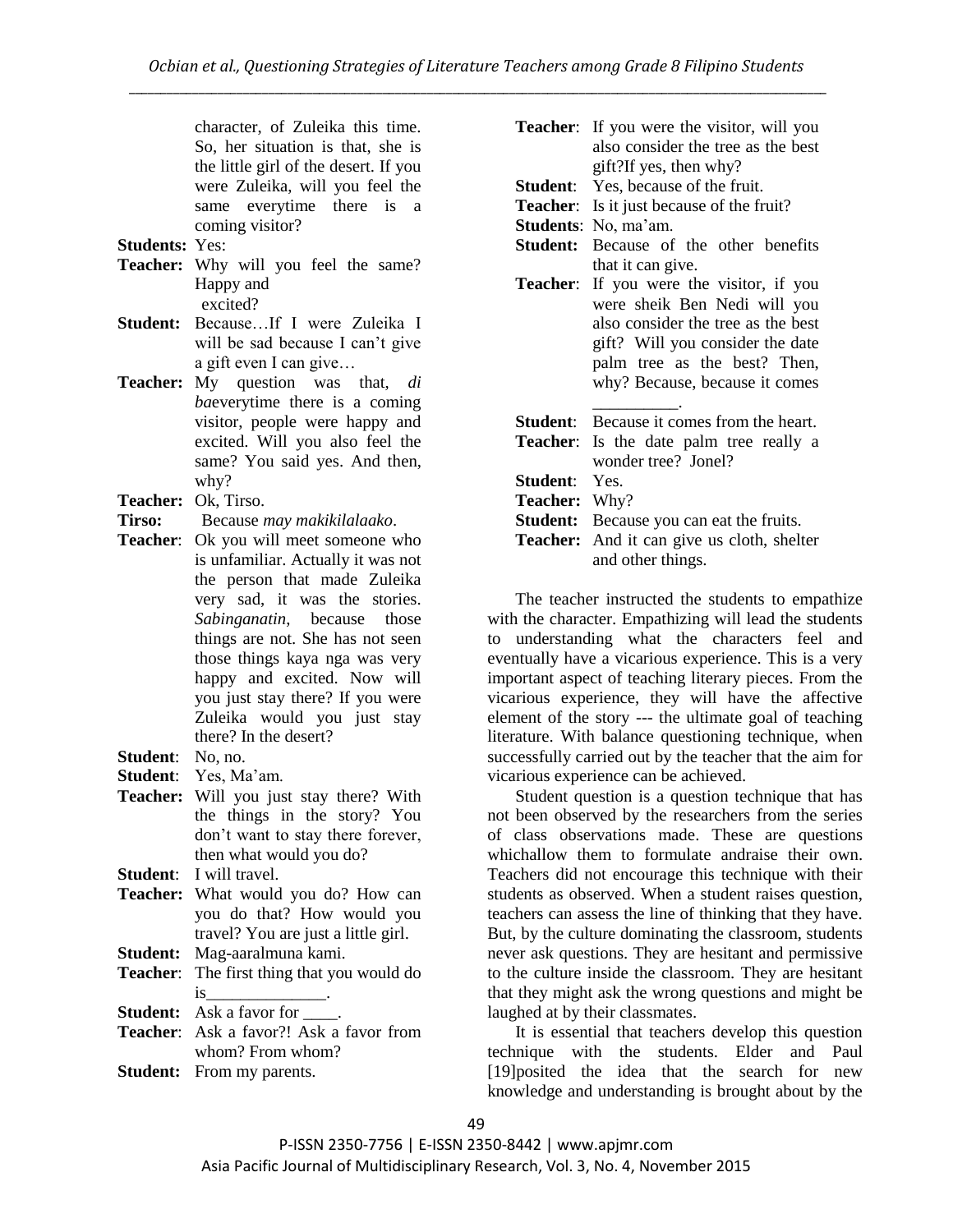critical questions posed by inquisitive individuals. Discoveries in the world started from a simple question which brought humanity to the world of civilization today. Simply saying, student question is one technique that will be useful to the students as a life-long learning thinking skill.

Meanwhile, Teacher 7 used these seven question techniques and only student question is the technique that she did not use. She was able to vary her techniques. As observed, she made her class to think of the possible answer to her question. Although, in her class, students were doubtful to speak their answers, but one can see from their faces that they are responding and something is going on in their mind related to their teachers' question.

Critelli et al. [11] wrote that several methods to increase class participation and these includethe use of effective questioning techniques. Other methods are enhancing child"s learning experience; and greater interaction between the teacher and the students,

## **Activities to Enhance Questioning Strategies of Literature Teachers**

These proposed activities may enhance questioning strategies of literature teachers. There are individual, tandem and group activities recommended where literature teachers can create a learning environment for their professional growth and development that are centered on their questioning strategies enhancement. School, cluster, and division levels joint efforts are solicited to ensure the successful conduct of the activities.

Likewise, sample lesson plans are attached as one of the outputs of the proposed activities where the use of different levels of questions and questions techniques are highlighted. It used frameworks on Reciprocal Teaching, POSSE (Predict, Organize, Search and Summarize), SQ3R and KWL in the chosen literary pieces from Grade 8 Student Learning Module of the K to 12 Basic Education Program. It is aimed to develop effective questioning practices of teachers. These are designed to promote comprehension, engagement with peers, and monitoring and also to promote students' independent use of the strategies taught.

## **CONCLUSION AND RECOMMENDATION**

It is concluded that knowledge is the most used level of questions followed by comprehension, application, analysis, synthesis and evaluation. The

most used question technique is the participation, followed by probing, sequencing, wait time, balance with four and student questions. Activities are proposed to enhance the teachers" questioning strategies in literature class.

It is recommended that literature teachers may vary their level of questions when discussing literary pieces. They may utilize different question techniques to develop critical thinking skills of their students. The use of the proposed activities may enhance the questioning strategies of literature teachers. School heads and program supervisors may utilize video analysis as a mode to classroom observation.

## **REFERENCES**

- [1] K to 12 Curriculum Guide English. 2013. [www.deped.gov.ph](http://www.deped.gov.ph/)
- [2] Lewis, K. G. (2010). *Developing questioning skills.*Center for Teaching Effectiveness. The University of Texas at Austin. URL: http://goo.gl/QmJUrW, Date retrieved: May 15, 2015.
- [3] Cotton, K. (2011). *Classroom questioning*. North West Regional Educational Laboratory. URL: https://goo.gl/Igbyzz, Date Retrieved: May 15, 2015.
- [4] Kwit, H. C. (2012). *Making the common core come alive!* Mendon Center Elementary School, Pittsford Central School District, New York. URL: http://goo.gl/1VAW1q, Date Retrieved: May 15, 2015.
- [5] Jalongo, M.R. & Sobolak, M.J. (2011).Supporting young children"s vocabulary growth: the challenges, the benefits, and evidence-based strategies. Early Childhood Education Journal, 38:421–429.
- [6] Bloom's Taxomony (2002). [www.longdongt.org/teachertools. 2002.](http://www.longdongt.org/teachertools.%202002).
- [7] [Gall,](http://aer.sagepub.com/search?author1=Meredith+D.+Gall&sortspec=date&submit=Submit) M. D. et. al. (2003). *Effects of Questioning Techniques and Recitation on Student Learning*. University of Oregon. Retrieved at <http://aer.sagepub.com/content/15/2/175.short> on May 15, 2015.
- [8] Swift, J. N. & Gooding, C. T. (2006). Interaction of wait time feedback and questioning instruction on middle school science teaching. DOI: 10.1002/tea.3660200803 Date Retrieved: May 15, 2015.
- [9] Swift, J. N. (2005).*Two effective ways to implement wait time: a symposium on wait time*. URL: http://goo.gl/fAK1iR, Date Retrieved: [May 15,](http://www.researchgate.net/publication/234680755_Two_Effective_Ways_to_Implement_Wait_Time._A_Symposium_on_Wait_Time%20on%20May%2015) 2015.
- [10] Magthwi, A. A. A. (2015). The Effectiveness Of Probing Questions Strategy In The Development Of Thinking Skills In The Islamic Education Courses